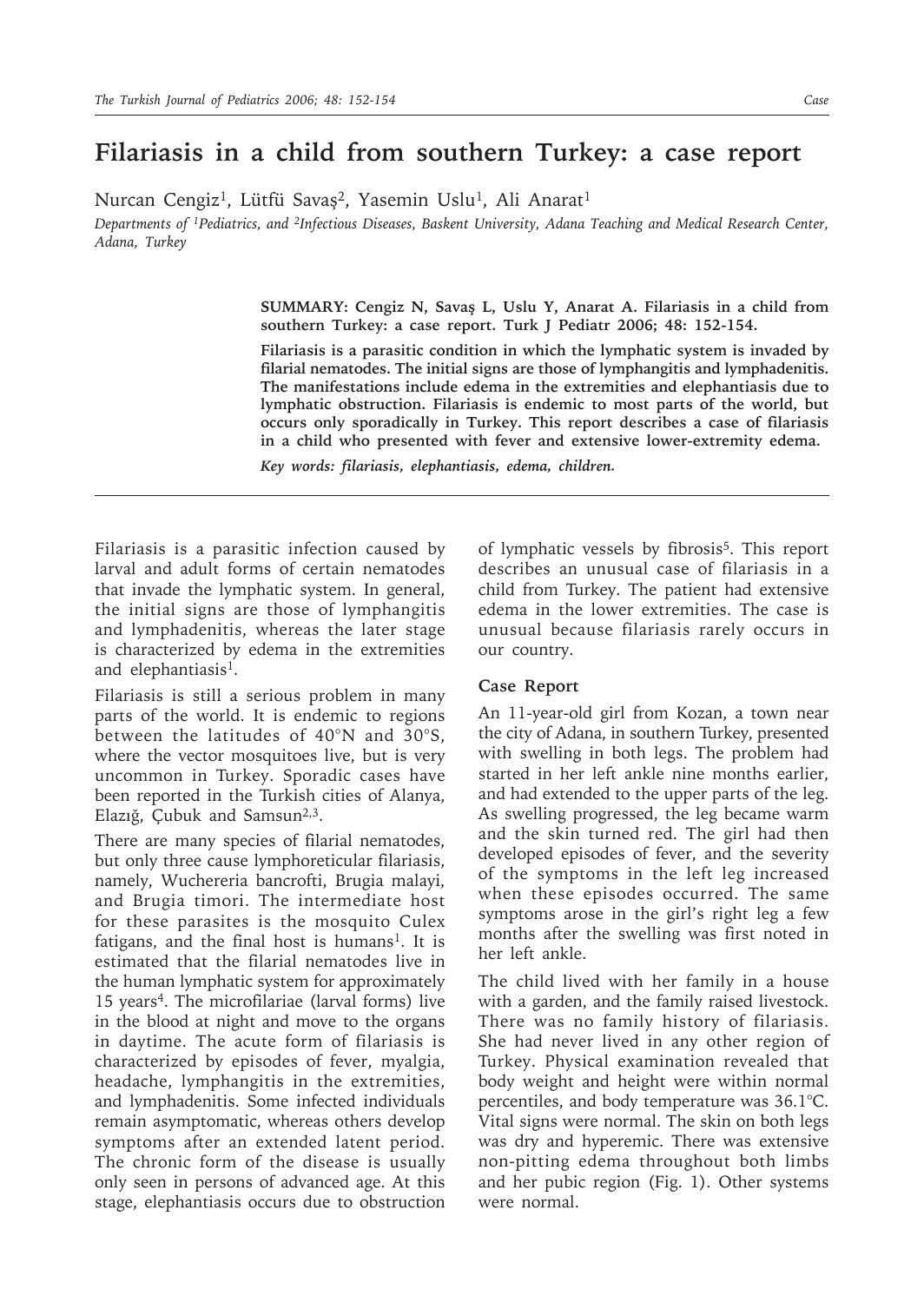

**Fig. 1.** Edema in the feet of the patient.

Laboratory investigations revealed hemoglobin 10.9 g/dl, white blood cell count 3,500/mm3, total eosinophil count 900/mm3, erythrocyte sedimentation rate 66 mm/h, and C-reactive protein level 12 g/L. Examination of a peripheral blood smear showed nothing abnormal. Urinalysis and serum levels of blood urea nitrogen, creatinine, electrolytes, liver enzymes and immunoglobulin E were normal. There was nothing remarkable on echocardiography. Doppler ultrasonography of the veins and arteries in the lower extremities revealed no thrombosis or obstruction. Abdominal ultrasonography and computed tomography demonstrated no mass or lymphadenopathy causing lymphatic obstruction.

The episodes of fever, the progressive edema of the lower extremities, and the lack of an alternative explanation for the clinical picture suggested filariasis. To investigate further, we collected a blood specimen at 1:00 a.m. from the girl's ear lobe into a heparinized tube and examined it under the microscope. Microfilariae were identified, and the diagnosis was confirmed.

The patient was treated with a single dose of albendazole 400 mg and a two-week course of diethylcarbamazine (DEC). The doses of DEC were 3 mg/kg on the first day, 4 mg/kg on the second day, 5 mg/kg on the third day, and 6 mg/kg from days 4 through 14. On the first day of therapy, the patient developed fever and urticaria. This was addressed with antihistamine and intravenous prednisolone (2 mg/kg) and both problems disappeared on

the third day. The patient was followed for six months and showed no side effects from the antiparasitic treatment during this time. The edema in her legs did not progress further.

## **Discussion**

Filariasis is endemic to more than 80 countries, and an estimated 120 million people suffer from this condition. Approximately 44 million affected individuals exhibit elephantiasis, lymphedema, or genital pathologies related to filariasis6.

Diagnosis of this disease is based on presence of microfilariae in blood and lymphatic vessels. In most countries, the diagnosis is established when microfilariae are detected in peripheral blood. Since microfilariae become active and circulate in the blood system at night, blood specimens should be obtained at between midnight and 5:00 a.m. and collected into a heparinized tube. A smear of the sample is then examined under a microscope. We used this method to diagnose filariasis in our case.

In some cases, it is not possible to make the clinical diagnosis and detect microfilariae in the blood. Some new tests are more sensitive than direct microscopy. These tests detect specific antibodies to microfilaria, and are based on polymerase chain reaction (PCR) analysis6. Phantana et al.7 used PCR to detect W. bancrofti in serum samples from infected individuals. The authors found that this method had relatively high sensitivity; they were able to detect the microorganism when only 10 pg of W. bancrofti DNA was present. A study from Japan investigated W. bancrofti antigens and antibodies to microfilaria (immunoglobulin G4) in blood and urine specimens from patients with filariasis<sup>8</sup>. Analysis revealed that 25.2% of the serum specimens were positive for antigen and 50.8% of the urine specimens were positive for antibodies. Unfortunately, PCR technology and monoclonal/polyclonal antibody tests are not available in our hospital, so we diagnosed filariasis by direct microscopy only.

Filariasis may be treated with DEC alone, ivermectin alone, or with either of these agents paired with albendazole. The treatment does not cause the swelling to regress, but prevents potential exacerbation of the edema, as well as episodes of fever and lymphangitis. We treated our pediatric patient with a combination